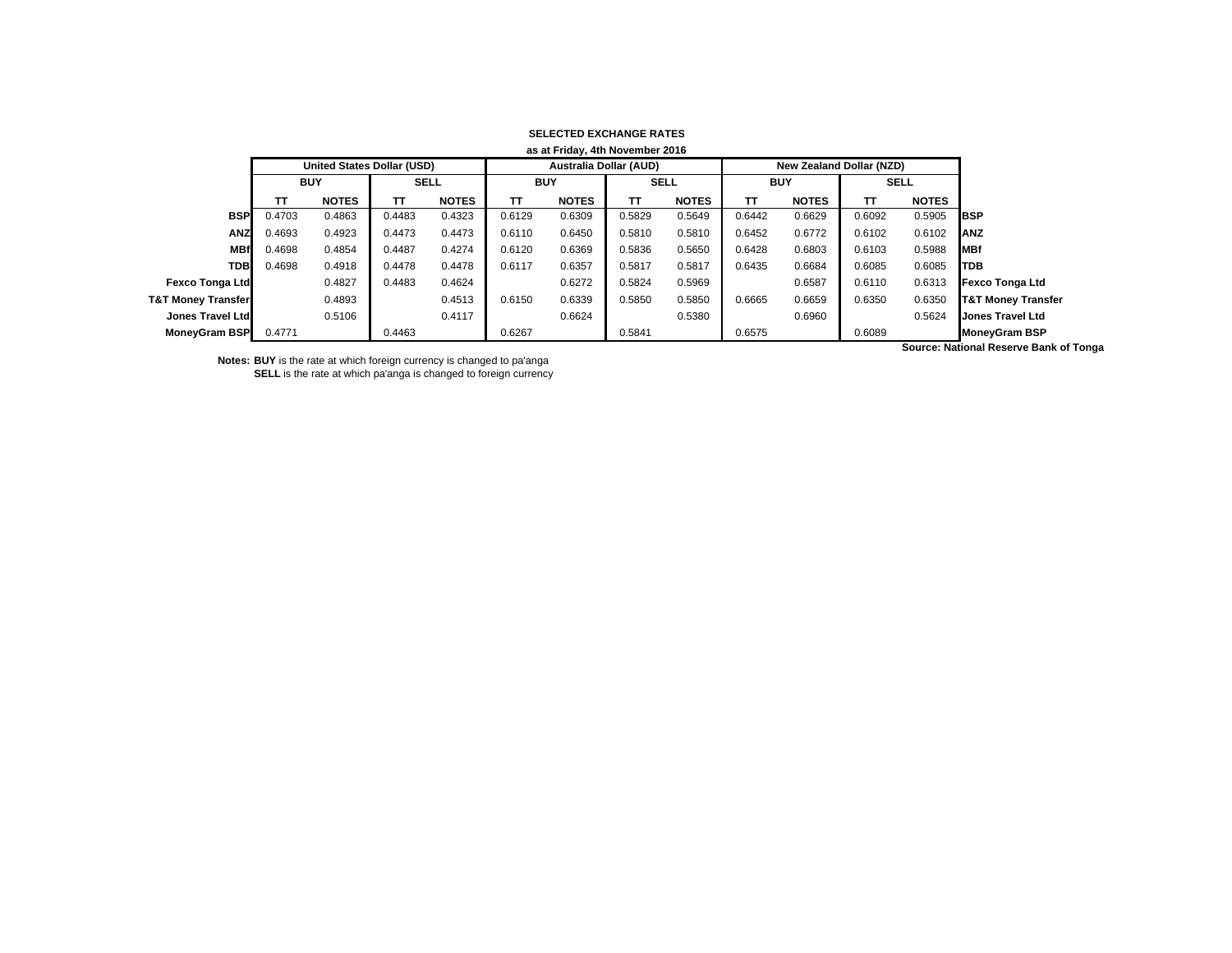| as at Friday, 11 movember 2016 |                                   |              |             |              |                               |              |             |              |            |                                 |             |              |                               |
|--------------------------------|-----------------------------------|--------------|-------------|--------------|-------------------------------|--------------|-------------|--------------|------------|---------------------------------|-------------|--------------|-------------------------------|
|                                | <b>United States Dollar (USD)</b> |              |             |              | <b>Australia Dollar (AUD)</b> |              |             |              |            | <b>New Zealand Dollar (NZD)</b> |             |              |                               |
|                                | <b>BUY</b>                        |              | <b>SELL</b> |              | <b>BUY</b>                    |              | <b>SELL</b> |              | <b>BUY</b> |                                 | <b>SELL</b> |              |                               |
|                                | TΤ                                | <b>NOTES</b> | TΤ          | <b>NOTES</b> | TΤ                            | <b>NOTES</b> | TΤ          | <b>NOTES</b> | ΤT         | <b>NOTES</b>                    | π           | <b>NOTES</b> |                               |
| <b>BSP</b>                     | 0.4688                            | 0.4848       | 0.4468      | 0.4308       | 0.6147                        | 0.6327       | 0.5847      | 0.5667       | 0.6514     | 0.6701                          | 0.6164      | 0.5977       | <b>IBSP</b>                   |
| <b>ANZ</b>                     | 0.4678                            | 0.4908       | 0.4458      | 0.4458       | 0.6129                        | 0.6469       | 0.5829      | 0.5829       | 0.6528     | 0.6848                          | 0.6178      | 0.6178       | <b>IANZ</b>                   |
| <b>MBf</b>                     | 0.4683                            | 0.4878       | 0.4472      | 0.4292       | 0.6138                        | 0.6369       | 0.5854      | 0.5650       | 0.6501     | 0.6757                          | 0.6175      | 0.5952       | <b>MBf</b>                    |
| <b>TDB</b>                     | 0.4683                            | 0.4903       | 0.4463      | 0.4463       | 0.6144                        | 0.6384       | 0.5844      | 0.5844       | 0.6515     | 0.6764                          | 0.6165      | 0.6165       | <b>TDB</b>                    |
| <b>Fexco Tonga Ltd</b>         |                                   | 0.4811       | 0.4630      | 0.4468       |                               | 0.6291       | 0.6021      | 0.5841       |            | 0.6662                          | 0.6406      | 0.6181       | <b>Fexco Tonga Ltd</b>        |
| <b>T&amp;T Money Transfer</b>  |                                   | 0.4878       |             | 0.4698       | 0.6250                        | 0.6357       | 0.5850      | 0.5850       | 0.6665     | 0.6731                          | 0.6200      | 0.6200       | <b>T&amp;T Money Transfer</b> |
| Jones Travel Ltd               |                                   | 0.5090       |             | 0.4103       |                               | 0.6643       |             | 0.5397       |            | 0.7036                          |             | 0.5692       | Jones Travel Ltd              |
| MoneyGram BSP                  | 0.4771                            |              | 0.4463      |              | 0.6209                        |              | 0.5808      |              | 0.6636     |                                 | 0.6145      |              | <b>MoneyGram BSP</b>          |
| KlickEx                        |                                   |              | 0.4560      |              |                               |              | 0.5962      |              |            |                                 | 0.6280      |              | <b>KlickEx</b>                |
|                                |                                   |              |             |              |                               |              |             |              |            |                                 |             |              | .                             |

## **SELECTED EXCHANGE RATES as at Friday, 11th November 2016**

**Notes: BUY** is the rate at which foreign currency is changed to pa'anga

**SELL** is the rate at which pa'anga is changed to foreign currency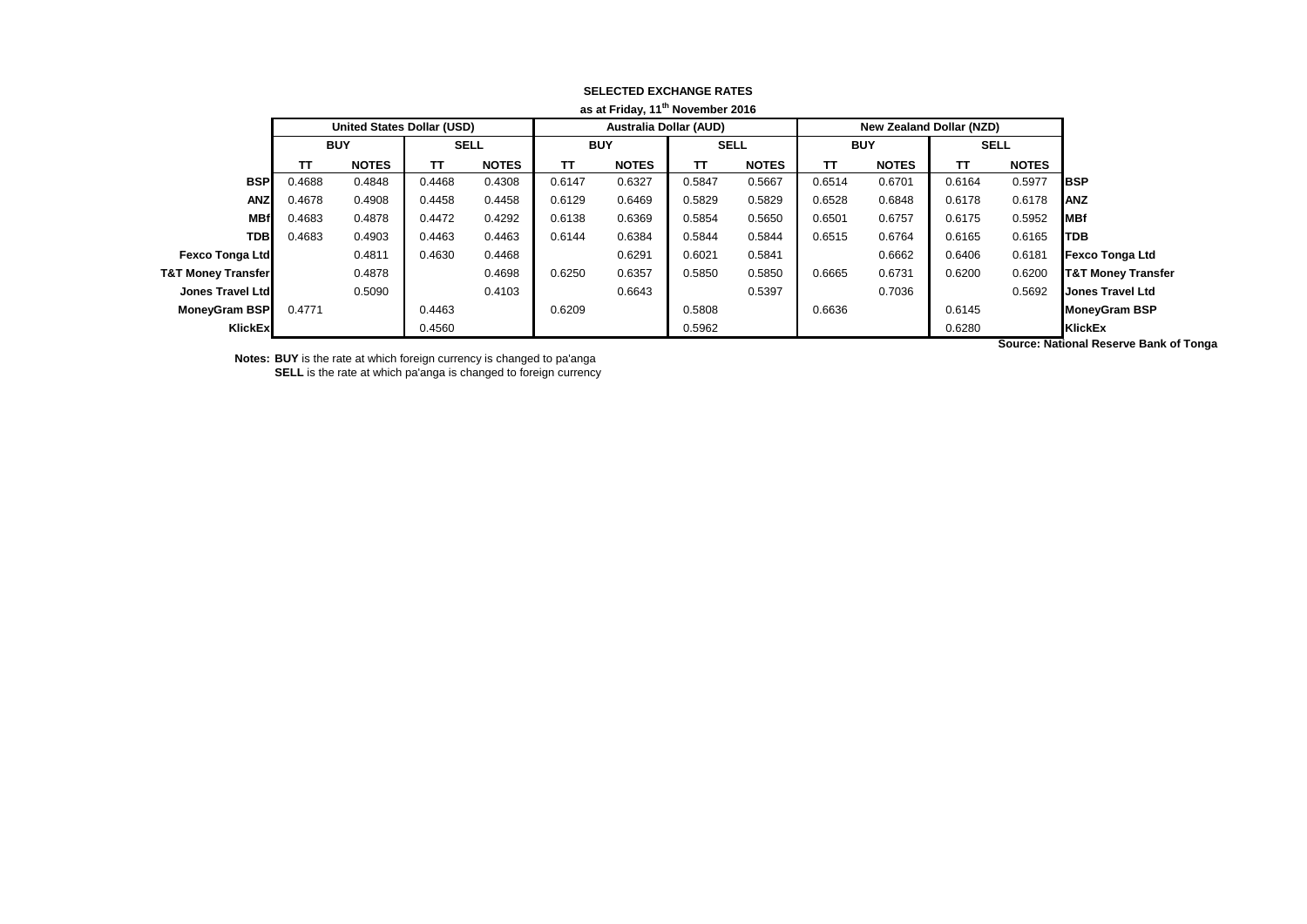| as at Friday, 18" November 2016 |                                   |              |             |              |                               |              |             |              |                                 |              |             |              |                               |
|---------------------------------|-----------------------------------|--------------|-------------|--------------|-------------------------------|--------------|-------------|--------------|---------------------------------|--------------|-------------|--------------|-------------------------------|
|                                 | <b>United States Dollar (USD)</b> |              |             |              | <b>Australia Dollar (AUD)</b> |              |             |              | <b>New Zealand Dollar (NZD)</b> |              |             |              |                               |
|                                 | <b>BUY</b>                        |              | <b>SELL</b> |              | <b>BUY</b>                    |              | <b>SELL</b> |              | <b>BUY</b>                      |              | <b>SELL</b> |              |                               |
|                                 | TΤ                                | <b>NOTES</b> | TΤ          | <b>NOTES</b> | TΤ                            | <b>NOTES</b> | TΤ          | <b>NOTES</b> | ΤT                              | <b>NOTES</b> | π           | <b>NOTES</b> |                               |
| <b>BSP</b>                      | 0.4625                            | 0.4785       | 0.4405      | 0.4245       | 0.6248                        | 0.6428       | 0.5948      | 0.5768       | 0.6608                          | 0.6795       | 0.6258      | 0.6071       | <b>BSP</b>                    |
| <b>ANZ</b>                      | 0.4615                            | 0.4845       | 0.4395      | 0.4395       | 0.6222                        | 0.6562       | 0.5922      | 0.5922       | 0.6612                          | 0.6932       | 0.6262      | 0.6262       | <b>ANZ</b>                    |
| <b>MBf</b>                      | 0.4619                            | 0.4808       | 0.4409      | 0.4219       | 0.6240                        | 0.6452       | 0.5954      | 0.5747       | 0.6595                          | 0.6849       | 0.6268      | 0.6024       | <b>MBf</b>                    |
| <b>TDB</b>                      | 0.4620                            | 0.4840       | 0.4400      | 0.4400       | 0.6215                        | 0.6455       | 0.5915      | 0.5915       | 0.6589                          | 0.6838       | 0.6239      | 0.6239       | <b>TDB</b>                    |
| <b>Fexco Tonga Ltd</b>          |                                   | 0.4745       | 0.4576      | 0.4407       |                               | 0.6397       | 0.6108      | 0.5939       |                                 | 0.6761       | 0.6508      | 0.6272       | <b>Fexco Tonga Ltd</b>        |
| <b>T&amp;T Money Transfer</b>   |                                   | 0.4815       |             | 0.4435       | 0.6250                        | 0.6458       | 0.5998      | 0.5998       | 0.6665                          | 0.6825       | 0.6320      | 0.6320       | <b>T&amp;T Money Transfer</b> |
| Jones Travel Ltd                |                                   | 0.5024       |             | 0.4043       |                               | 0.6749       |             | 0.5493       |                                 | 0.7135       |             | 0.5782       | Jones Travel Ltd              |
| <b>MoneyGram BSP</b>            | 0.4771                            |              | 0.4463      |              | 0.6121                        |              | 0.6059      |              | 0.6866                          |              | 0.6359      |              | <b>MoneyGram BSP</b>          |
| KlickEx                         |                                   |              | 0.4560      |              |                               |              | 0.6070      |              |                                 |              | 0.6404      |              | <b>KlickEx</b>                |
|                                 |                                   |              |             |              |                               |              |             |              |                                 |              |             |              | .                             |

## **SELECTED EXCHANGE RATES as at Friday, 18th November 2016**

**Notes: BUY** is the rate at which foreign currency is changed to pa'anga

**SELL** is the rate at which pa'anga is changed to foreign currency